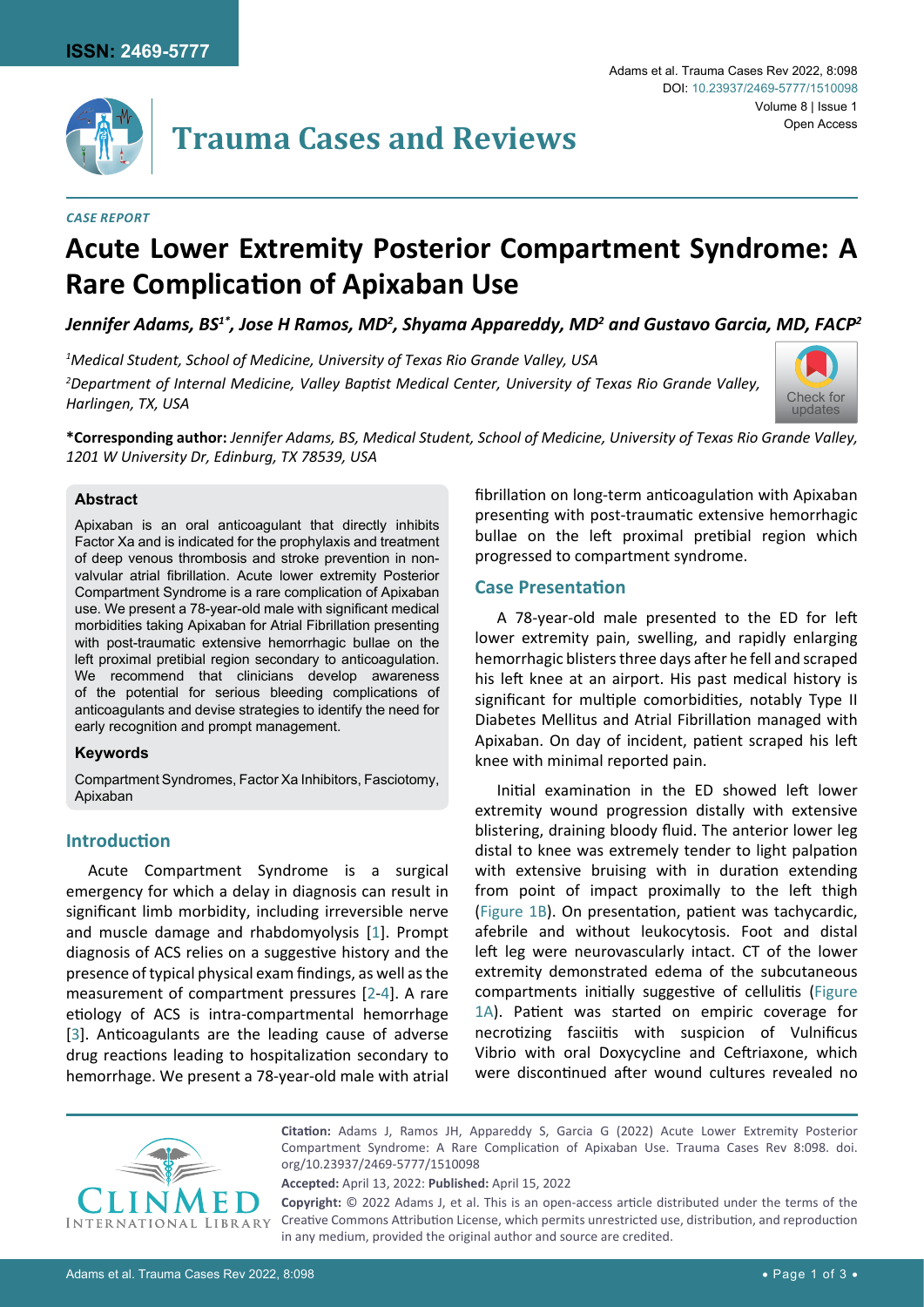<span id="page-1-0"></span>Ī



organism growth. During fasciotomy, a large posterior hematoma was found to dissect soft tissues across fascial planes resulting in compression syndrome of the posterior muscular compartments. Pale ischemic changes of the gastrocnemius and soleus musculature were visualized. Given that patient had atrial fibrillation CHA2DS2-VASc score of 6 and heart rate of 120 preoperatively, debridement interventions placed patient at low risk for significant bleeding. Patient was treated with Metoprolol Succinate to maintain heart rate below 110 beats per minute. Apixaban was restarted on postoperative day one. Multiple debridement operations were performed and split-thickness skin graft was applied. Patient's wound healed well at one month reevaluation.

#### **Discussion**

Acute Compartment Syndrome is often described as a clinical diagnosis. The classic teaching is the five "Ps," including pain, pallor, paresthesia, paralysis, pulselessness and poikilothermia [[5](#page-2-9)]. The earliest symptom is severe pain out of proportion to the physical findings, which our patient exhibited. However, these classic findings have been shown to be unreliable and often indicate late disease with poor prognosis [\[5\]](#page-2-9).

ACS commonly occurs secondary to soft tissue injury following a fracture [\[6\]](#page-2-10) but has also been reported following moderate or minimal exercise [[7](#page-2-11)- [9](#page-2-7)]. This wide variety of injury patterns suggests that a high degree of suspicion for ACS is necessary even in patients without high energy mechanism of injury. Nontraumatic cases of ACS associated with anticoagulant

use have been reported. Phillips, et al. described a case of atraumatic gastrocnemius rupture in a 56-year-old man on rivaroxaban [[10](#page-2-4)] resulted in significant intracompartmental bleeding, severe ACS which necessitated four compartment fasciotomy.

Anticoagulants are widely prescribed and used frequently in hospital and outpatient settings to prevent and treat [thromboembolism](https://www.sciencedirect.com/topics/medicine-and-dentistry/thromboembolism), but double the risk of hemorrhagic complications [[11](#page-2-5)]. Apixaban is popular direct-acting oral anticoagulant (DOAC) that works by selectively inhibiting both free and prothrombinase complex-associated factor Xa [[12](#page-2-6)]. While apixaban shows lower rates of hemorrhage than warfarin, it still poses a risk to patients with hypertension, [congestive](https://www.sciencedirect.com/topics/medicine-and-dentistry/congestive-heart-failure)  [heart failure](https://www.sciencedirect.com/topics/medicine-and-dentistry/congestive-heart-failure) and alcoholism [[9](#page-2-7)[,11](#page-2-5),[13](#page-2-8)]. We hypothesize that the etiology of ACS in our patient was a soft tissue lower extremity hematoma that expanded secondary to Apixaban use.

This case highlights the importance of a multidisciplinary team-based approach to patients on NOACs requiring surgery. Physician awareness that one complication of prolonged DOAC-use is bleeding into fascial compartments leading to ACS is critical. We feel that there is a need for further development of evidence-based guidelines for managing these patients in the acute setting.

### **Author's Note**

The author(s) declared no potential conflicts of interest with respect to the research, authorship, and/ or publication of this article.